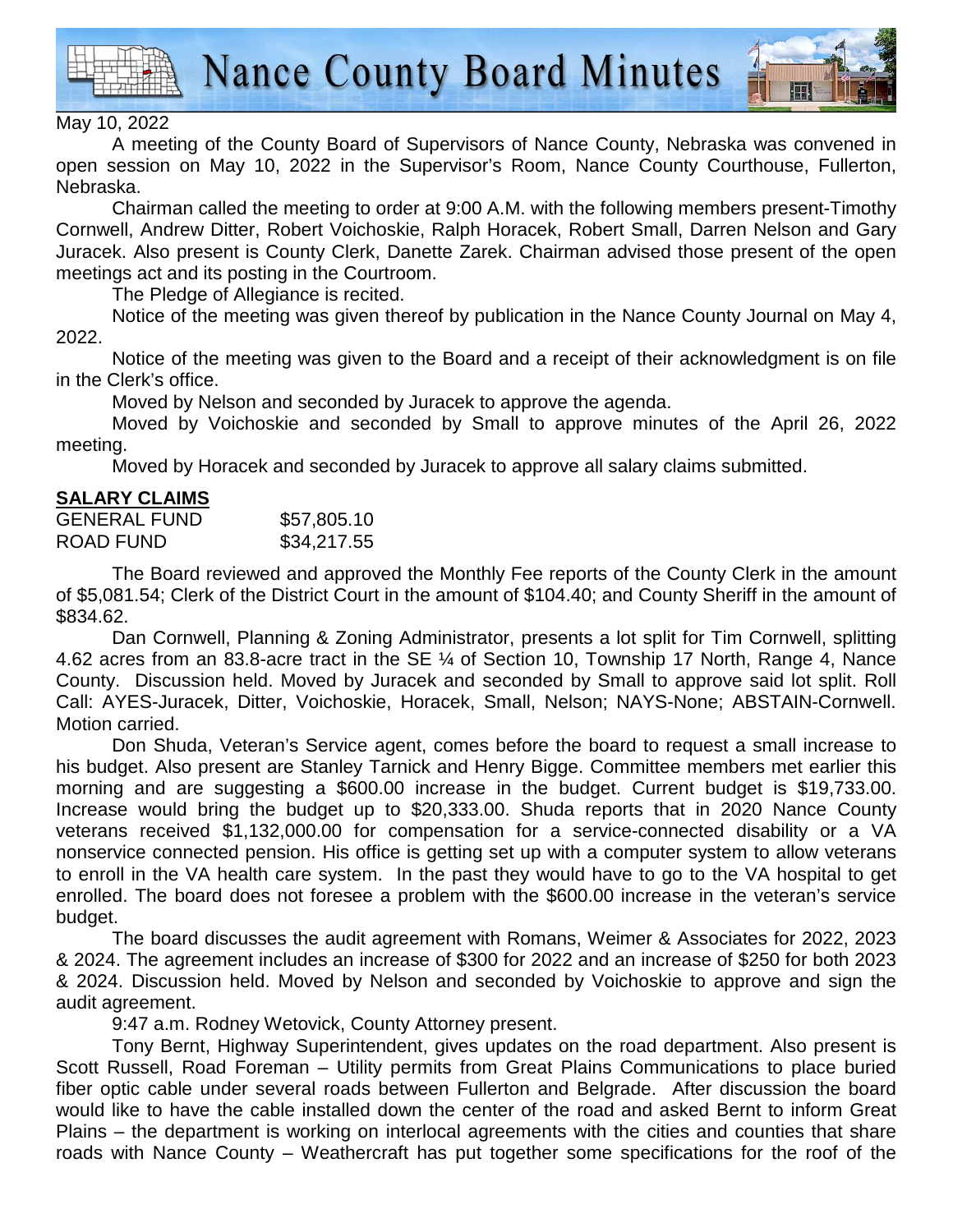

**Nance County Board Minutes** 

county building. They will allow the county to use these specifications to solicit for bids, but if the county selects another county for the roofing, they will require the county to pay them \$8,000.00 for the specifications. Discussion held. Moved by Juarcek and seconded by Nelson to use the Weathercraft specification and advertise for bids stating in the ad that winning bid must supply a licensed engineer plan – County employee was pulling a log along the road and when he lifted up the log to go over a bridge the log fell off and the employee did not notice. A county resident came along and ran over the log and it made a hole in the oil pan. Resident stopped to look at the damage and did not notice that the log had made a hole in the oil pan and continued to drive the car. The engine was then destroyed. Bernt feels the responsibility falls on the county for dropping the log on the road. He suggests sending the damage into NIRMA for payment – hauling gravel to catch up on the rain. Prices of gravel have gone up. Sempek price is \$12.75; Sand plant is \$14.00; Vontz and Overland are \$15.00. May need to discuss further at budget time  $-$  A school bus went off the road on 140<sup>th</sup>. The road is bad. He feels the best solution is to rebuild the road; on average they gravel the road 3 times a year – He offered the road maintenance mechanic position to Kevin Loseke and he accepted the position. The new excavator motor got hot on them when they were using it the other day. They will need to get it checked out.

 The board reviewed newly pledged collateral #3130ANPJ3 in the amount of \$1,050,000.00. Moved by Ditter and seconded by Voichoskie that the pledged collateral has been reviewed and approved.

 Denny Johnson, Boone County Sheriff, comes to the board to discuss the dispatch contract with Nance County. Also present is SuAnn Engel, HR, Johnson was having a hard getting applicants and keeping dispatch employees. The starting wage was \$13-\$14/hour and no one was applying. He approached Boone County's Commissioners to come up with a wage increase so he can get applicants for this position. The Commissioners did agree to a \$3.00 increase and is down to one opening and he has two applicants to consider. Due to the wage increase and the large increase in health insurance, he feels he will need to increase the contract between Nance and Boone County. He also provided a list of the benefits Boone County offers to their employees. Engel asked how much of an increase Boone County has received from the 2913 funds since they took over dispatch. Johnson did not have that information. Also, at a meeting held last year there was a discussion on adjusting the contract due to the fact that Nance County had continued to pay bills that Boone should have taken over when the contract was originally entered into. Those bills will need to be gathered up for further discussion. A subcommittee of Nelson and Juracek is set up to meet with Boone County to discuss the new contract.

 Riley Lane with the Nance County fair board comes to discuss the purchase of additional tables & chairs for the fairgrounds. At this time the county does not have enough tables or chairs to fill up the Events Center if it is rented for a large gathering. The renters would have to go out and find another vendor to rent tables and chairs from. He suggests the county purchase additional tables and chairs and the fair board store them for no cost for allowing them to use them during fair or other events. Summit Carbon Solutions was looking to make donations to counties and they could be approached to see if they would be interested in purchasing the tables and chairs. Discussion held. Moved by Horacek and seconded by Juracek to purchase the additional tables and chairs, along with 2 table carts and 5 chair carts at a cost of \$14,218.00 to be paid out of the inheritance tax fund. County will own and fair board will store, with the understanding that the tables and chairs do not leave the premises. Roll Call: AYES-Horacek, Small, Nelson, Juracek, Voichoskie, Cornwell; NAYS-Ditter; Motion carried.

 Board discusses the 2022-2023 health insurance plan for the county employees. Mike Boden with NACO joins via Zoom. Engel handed out NACO's rates for the different deductible options, along with several options for the county to consider. A subcommittee met prior to the board meeting to discuss the options. The county currently pays the cost of a \$2,500.00 deductible plan and does a